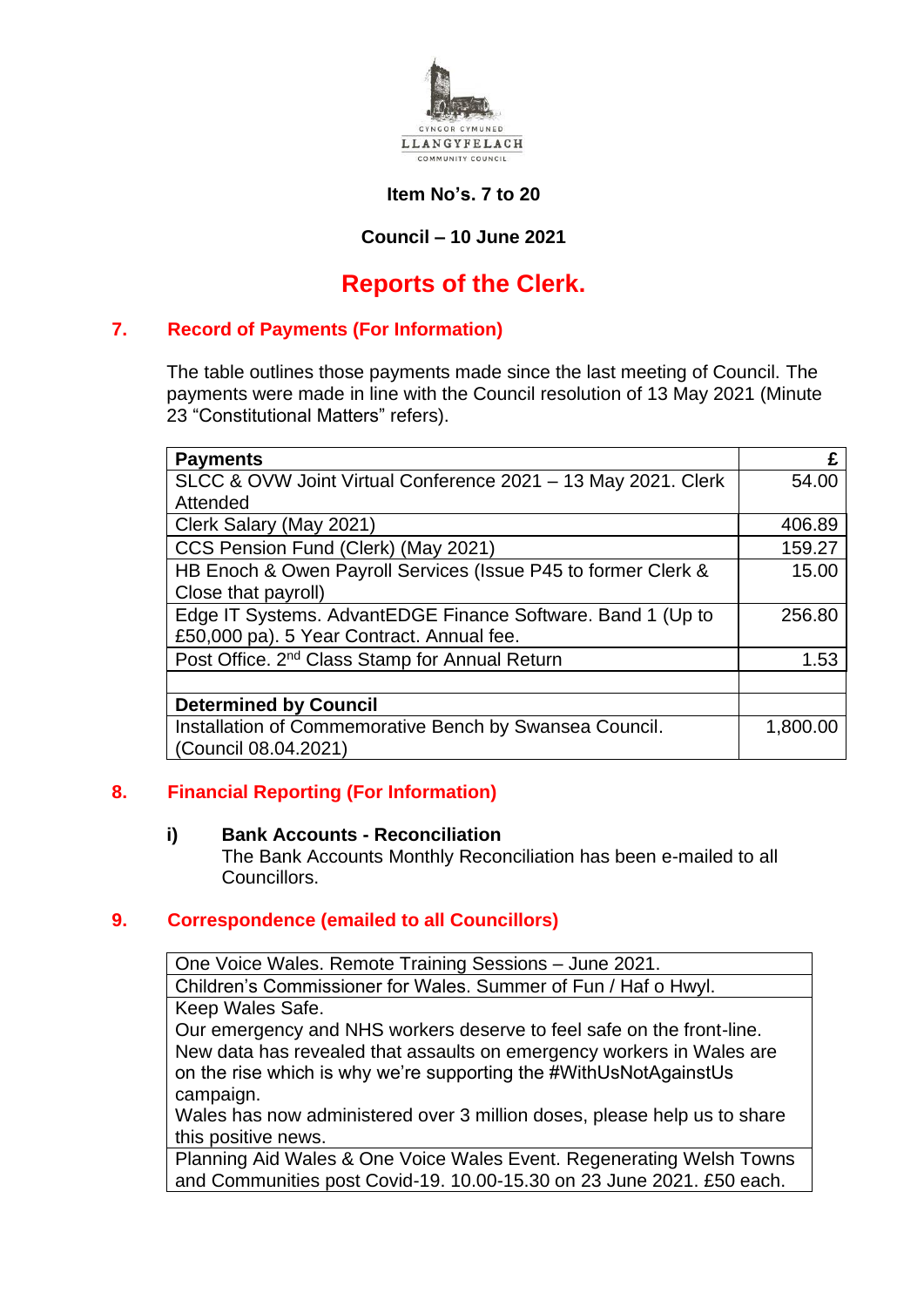Councillor Mark Tribe. Request for contribution towards road signs promoting reducing speed in a bid to avert injuring or killing the local hedgehog population.

Tenovus Cancer Care: Let's tackle cancer together #TogetherStronger. Launch of Wrist Bands.

Dyfed Powys Police. Conveyancing Fraud Guide.

Welsh Government (Ystadau Cymru). Training. Compulsory Purchase Orders – how to implement successful CPOs using the updated policy and guidance.

Monday, 14 June 2021 at 10:00-13:00.

Course Provider: CIPFA.

Free to Welsh Public Sector Organisations.

Welsh Government. Economic Resilience Fund to support businesses continuing to experience difficulties as a result of ongoing Covid-19 restrictions.

Welsh Government. Local Places for Nature. Applications have reopened.

# **10. Delegates on Outside Bodies Report (Verbal) (For Information)**

# **11. General / ICT Matters (Verbal)**

## **12. Workplan (For Information)**

The Workplan is a living document that will continue to develop.

| <b>Council Date</b> | <b>Workplan Items</b>                                                  |  |
|---------------------|------------------------------------------------------------------------|--|
| <b>All Dates</b>    | Standard Items. Discussed each month:                                  |  |
|                     | PCSO Report.<br>a)                                                     |  |
|                     | b)<br>Record of Payments.                                              |  |
|                     | Financial Report.<br>C)                                                |  |
|                     | Correspondence.<br>d)                                                  |  |
|                     | Delegates on Outside Bodies Reports.<br>e)                             |  |
|                     | General / ICT Matters.<br>f)                                           |  |
|                     | Workplan.<br>g)                                                        |  |
|                     | h)<br><b>Planning Applications &amp; Planning Matters -</b>            |  |
|                     | Swansea Council.                                                       |  |
|                     | i)<br>Highways, Footpaths, Cycleways & Bridleways                      |  |
|                     | - Swansea Council.                                                     |  |
|                     | Training.<br>j)                                                        |  |
|                     | k)<br>Llangyfelach Ward Councillor Update.                             |  |
|                     | <b>Additional Items. Discussed as required:</b>                        |  |
| January             | <b>Budget for Next Financial Year.</b><br>➤                            |  |
|                     | Set Precept.<br>➤                                                      |  |
|                     | $\blacktriangleright$<br>Set Amounts for Grants & Donations Policy.    |  |
| February            | $\blacktriangleright$<br><b>Review Standing Orders &amp; Financial</b> |  |
|                     | Regulations.                                                           |  |
|                     | Personnel Committee - Clerk's Appraisal.<br>➤                          |  |
| March               | ➤<br><b>Review Asset Register.</b>                                     |  |
|                     | <b>Consider Requests for Grants and Donations.</b><br>➤                |  |
| April               |                                                                        |  |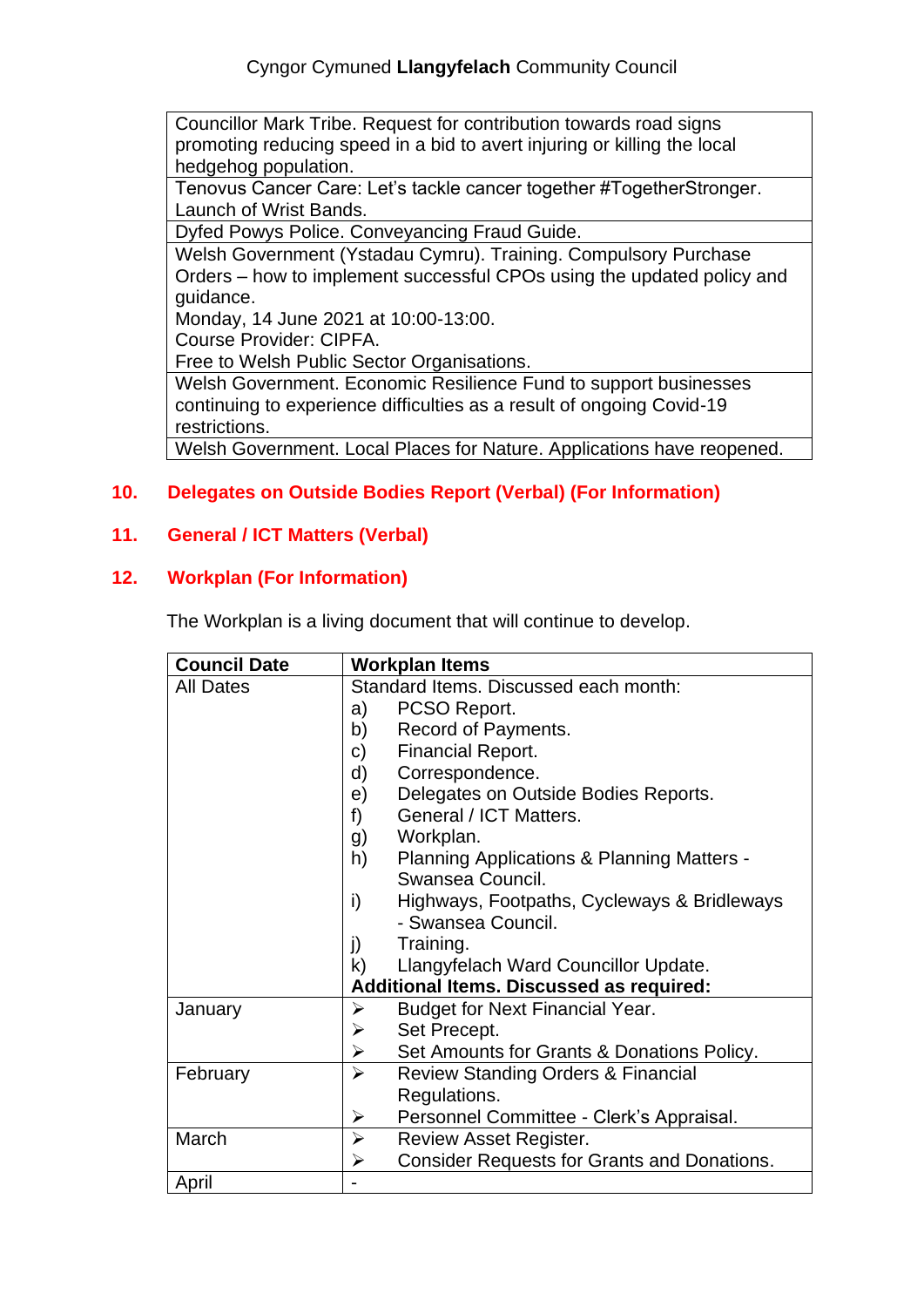# Cyngor Cymuned **Llangyfelach** Community Council

| May                   | <b>Constitutional Matters.</b><br>➤                                         |  |
|-----------------------|-----------------------------------------------------------------------------|--|
| <b>Annual Meeting</b> | All Committees (Finance, Personnel). Elect<br>➤                             |  |
|                       | Chair & Vice-Chair.                                                         |  |
| June                  | Annual Governance Statement.<br>➤                                           |  |
|                       | ➤<br>Internal Auditors Report.                                              |  |
| July                  | <b>Consider Requests for Grants and Donations.</b><br>≻                     |  |
| August                | No Meetings.                                                                |  |
| September             | Finance Committee. 6 Month Budget Monitoring.                               |  |
| October               | <b>Christmas Newsletter.</b><br>⋗                                           |  |
|                       | Christmas Tree, Illuminations & Festivities.<br>➤                           |  |
| November              | <b>Consider Requests for Grants and Donations.</b><br>$\blacktriangleright$ |  |
|                       | <b>Christmas Newsletter.</b><br>➤                                           |  |
|                       | ➤<br>Christmas Tree, Illuminations & Festivities.                           |  |
| December              | Finance Committee. Draft Budget for Next Year.<br>➤                         |  |
| To be confirmed       | Agree the External Auditors Report.                                         |  |

# **13. Planning Applications & Planning Matters - Swansea Council (Verbal)**

Swansea Council are consulted with Llangyfelach Community Council in accordance with the requirements of the Town & Country Planning (Development Management Procedure) (Wales) Order 2012. A substantive response may be provided within 21 days (No later than 1 July 2021).

| <b>SITE LOCATION</b>                                              | <b>PROPOSAL</b>                     |
|-------------------------------------------------------------------|-------------------------------------|
| Land West of Rhydypandy Road, Construction of a Greener Grid Park |                                     |
| Morriston, Swansea.                                               | comprising energy storage and grid  |
|                                                                   | balancing equipment, including      |
| Map Ref. 264740 2000941                                           | change of use from agricultural     |
|                                                                   | grazing land, along with associated |
| l Ward. Mawr – Area 1.                                            | infrastructure, landscaping, and    |
|                                                                   | access track.                       |

A substantive response is one which:

- States that you have no comment to make;
- States that you have no objection and refers to standing advice;
- Advises of any concerns identified in relation to the matters which are the subject of the consultation, and how those concerns can be addressed; or
- Advises that you object to the matters which are the subject of the consultation and sets out the reasons for the objection.

The application can be viewed online at [http://property.swansea.gov.uk](http://property.swansea.gov.uk/)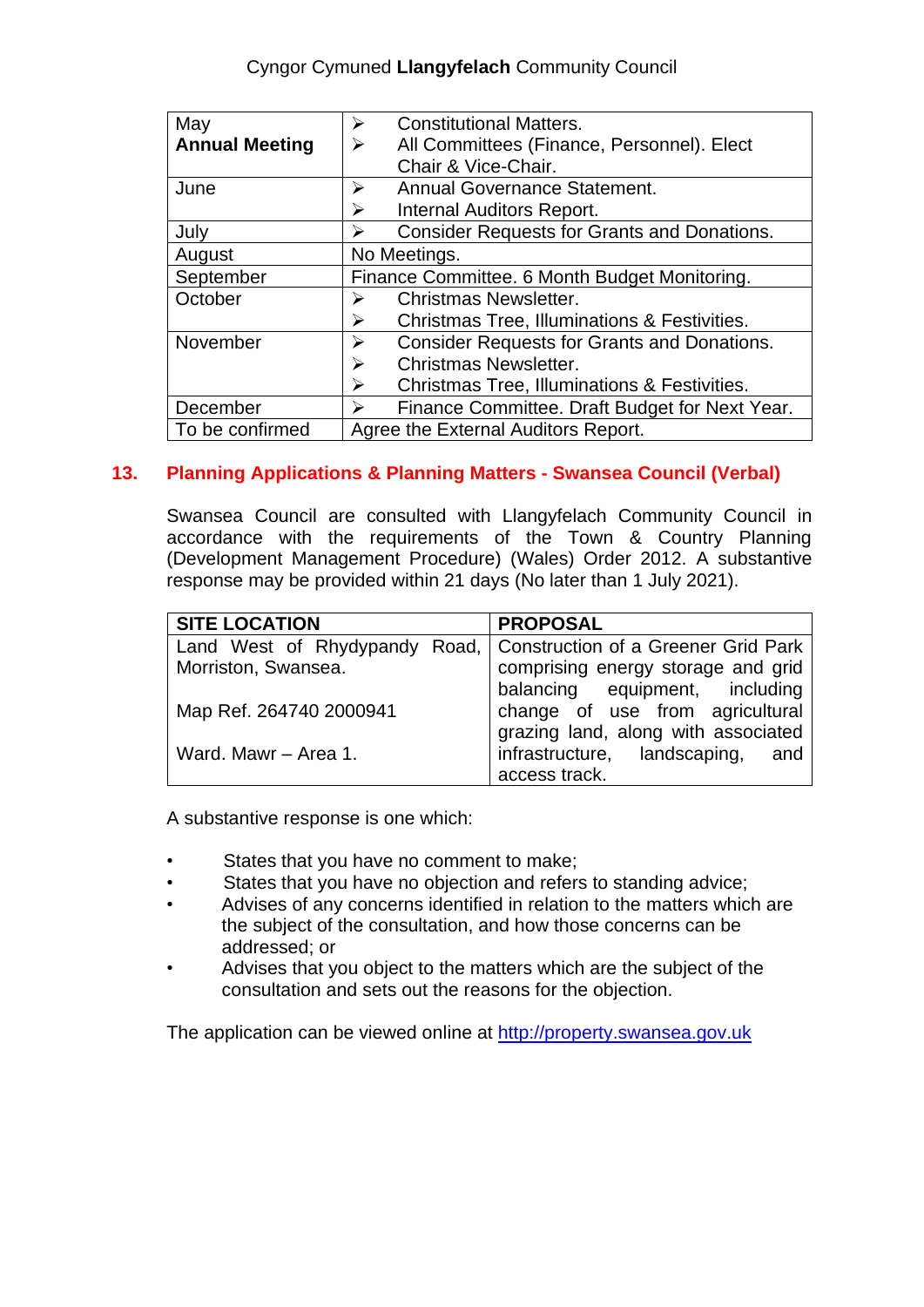## **14. Highways, Footpaths, Cycleways & Bridleways - Swansea Council**

#### **i) Street Sign at Bryn Rhosyn**

Councillor Mark Tribe will highlight an issue relating to street signage at Bryn Rhosyn. He states that the placement of the signage makes it difficult for people to locate No. 15 & 17 Bryn Rhosyn.

**Recommendation**. The views of the Council are sought.

## **ii) Road Safety - Crossing B4489 at Junction of Swansea Road & Pengors Road, Llangyfelach**

In accordance with the resolution relating to Minute 16 "Highways, Footpaths, Cycleways & Bridleways – Swansea Council", the Clerk has written to the Leader of Swansea Council and the Cabinet Member for Environment Enhancement & Infrastructure Management seeking their intervention to prioritise the installation of the crossing of the B4489 in the vicinity of the Junction of Swansea Road and Pengors Road, Llangyfelach. The Clerk also offered financial assistance to Swansea Council as a gesture of goodwill to seek the urgent installation of the crossing.

The Clerk shall provide an update at the meeting.

#### **Recommended** that:

1) The update be noted.

#### **15. Training (For Information)**

The Clerk referred to the monthly One Voice Wales Remote Training Schedule. Councillors and the Clerk should regularly review their training requirements and were urged to consider training as required. Should a Councillor wish to attend training they should liaise with the Clerk.

#### **16. Llangyfelach Ward Councillor Update (Verbal)**

Councillor Gareth Sullivan, Llangyfelach Ward Councillor on Swansea Council will provide a verbal update relating to his Ward work.

#### **17. Playground at Fairview Road - Community Budget Capital - Play**

Councillor Gareth Sullivan shall provide an update at the meeting.

#### **Recommended** that:

1) The update be noted.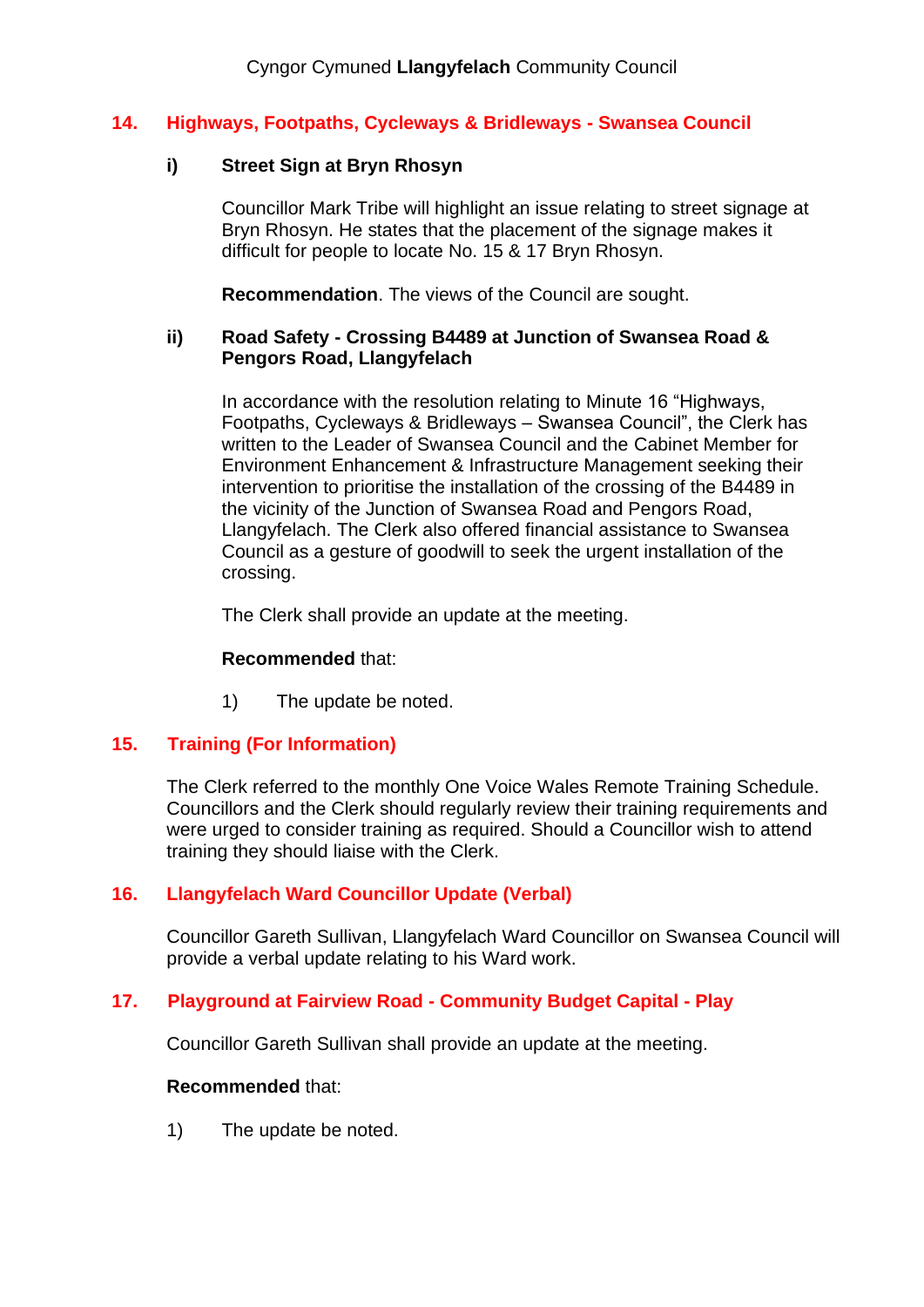# **18. Defibrillators within the Llangyfelach Community Council Area**

Discussions between the Council, Heartbeat Trust UK and other relevant parties are continuing.

**i) Defibrillator at Junction of Heol Pentre Felen & Bryn Hedydd** The Clerk has instructed Swansea Council to erect a column on the grass verge and for Heartbeat Trust UK to fit the defibrillator to that. The column will have been erected prior to Council on 10 June 2021 and the Heartbeat Trust UK will be instructed to install the defibrillator.

## **Recommended** that:

- 1) The update be noted.
- **ii) Defibrillator at Griffiths Waste Management, Bryntywod** Councillor Phil Crayford shall provide a verbal update.
- **iii) Defibrillator at Llangyfelach Church Hall** The electrical supply for the defibrillator has been moved and the bollards erected.

## **Recommended** that:

1) The update be noted, and the action closed.

# **19. NHS, Social Care & Frontline Workers Day - 5 July 2021**

#### **i) Flagpole at Llangyfelach Church Tower**

Councillor Sharon Phillips has indicated that the flagpole should be erected by 10 June 2021. The Welsh Dragon National Flag and the NHS flag have also been delivered.

# **Recommended** that:

- 1) The updates be noted.
- **ii) NHS & Keyworkers Rainbow commemorative bench on the Village Green** The Bench has been delivered to Swansea Council and will be installed shortly.

# **Recommended** that:

1) The update be noted.